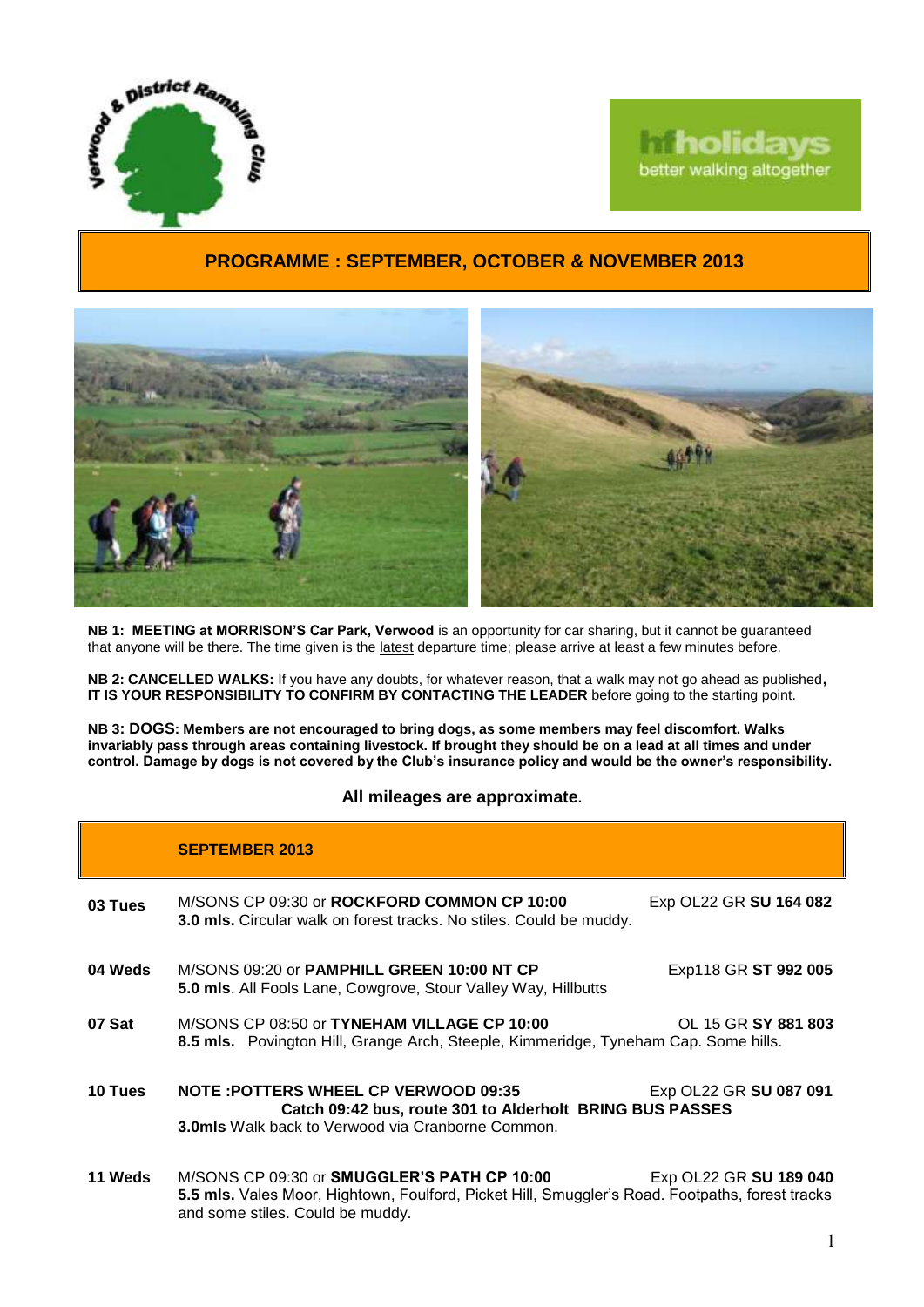**13 Fri** M/SONS 09:00 or **CORFE CASTLE 10:10** Exp OL 15 GR **SY 959 824 Park North of Castle or use NT car park. BRING BUS PASSES Catch No 40 bus from Corfe Castle NT Info Ctr. to Swanage,**.

**8.5 mls**. Walk to Corfe Castle via Swanage, Ballard Point, Purbeck Way.

- **17 Tues** M/SONS CP 9:20 or **MILKHAM CP 10:00** Exp. OL 22 GR **SU 216 102 3.0 mls** Forest walk no stiles or hills. **18 Weds** M/SONS CP 09:20 or **SHAPWICK CP (next to Church) 10:00** Exp 118 GR **ST 936 017 6.0 mls.** Stour Valley Way, White Mill, Sweetbriar Drove **21 Sat** M/SONS CP 08:15 or **LYMINGTON FERRY TERMINAL 09:00** Exp OL22 GR **SZ 333 955 CATCH THE 09.25 FERRY. BRING BUS PASSES Please be ready to leave ferry promptly so as not to miss the half hourly bus. Walk 1. 12.0 mls Yarmouth catch No.7 bus at 10:04** Bus fare **£ 4.50** without bus pass. **From Carisbrooke** walk back to Yarmouth via Tennyson Trail and coastal path. **Walk 2. 6.0 mls Yarmouth to Newtown area.** Guest leader **Alison Burton**, who is an IOW resident, leading us to pastures new . **Car Park** charges **£6.20** . **Ferry Fare £13.30**. Check **www.wightlink.co.uk** for any offers nearer the time. Ensure you have your bus pass even if the walk does not appear to require it. **Please register your interest with, Ron (Walk 1) or Jeanne (Walk 2) in advance, in case of any last minute changes . In the event of bad weather, do not go to Lymington but phone your chosen leader early before leaving home. Keep an eye open for potential road works/closures for your chosen route to Lymington. 24 Tues Walk not submitted 25 Weds** M/SONS CP 09:20 or **BROAD CHALKE CHURCH 10:00** Exp 118 GR **SU 041 254 5.5 mls** Knapp Farm, Compton Down, Gurston Down **27 Fri** M/SONS CP 9:00 or **FRAMPTON 10:15** Exp 117 GR **SY 624 950 Park in Lane to Southover opposite Millennium Green 9.5 mls**, Undulating & Strenuous via. Frampton, Huish Barn, Sydling St Nicholas, Maiden Newton, Southover. **OCTOBER 2013 ??? WALKS PLEASE FOR NEXT PROGRAMME 01 Tues** M/SONS CP 9:20 or **BROCK HILL CP 10:00** Exp. OL 22 GR **SU 267 058 3.0 mls** Flat forest walk no stiles **02 Weds** M/SONS CP 09:20 or **BOLDERWOOD CP 10:00** Exp OL22 GR **SU 243 086**
- **5.0 mls** Forest Circular Mud possible **05 Sat** M/SONS CP 09:00 or **STUDLAND CP 10:15** Exp OL15 GR **SZ 036 828 10.0 mls** Moderate/Strenuous via SWCP Redland Point, Old Harry, Ballard Down Godlington
- **08 Tues Walk not submitted**

and Studland Heath

- **09 Weds** M/SONS CP 09:30or **WILVERLEY INCLOSURE CP 10:00** Exp OL22 GR **SU 252 007 5.5 mls** Wilverley Inclosure, Holmsley Passage, Clay Hill, Wilverley Post.
- **11 Fri** M/SONS CP 09:00 or **MARTINSTOWN CHURCH 10:15** Exp OL 15 GR **SY 646 890 10.0 mls**. Pen Barn Farm, SW Coast Path, Corton Down, Upwey, Elwell, Ridgeway Hill, Higher Ashton Farm, Maiden Castle, Park Farm.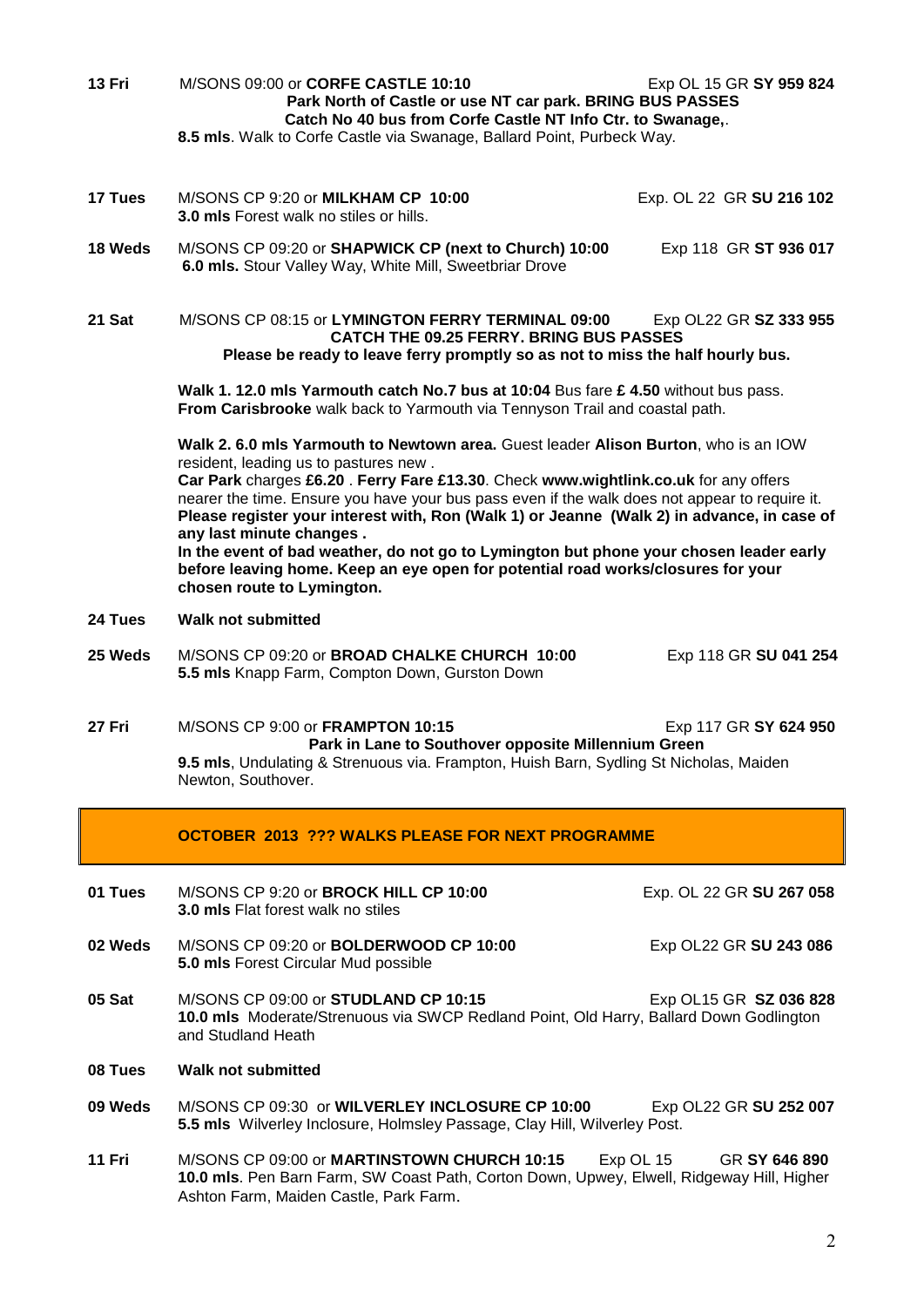**15 Tues** M/SONS CP 09:30 or **MARTIN DOWN CP 10:00 ( off A 354 )** Exp 118GR **SU 037 201 3.5 mls** Walk over downland.

- **16 Weds** M/SONS CP 09:15 or **UPTON HOUSE Main CP 10:00** Exp OL15 GR **SY 992 929 5.0 mls** Circuit of Holes Bay following waterside (Tide allowing), over new bridge & back north side metalled path.
- **19 Sat** M/SONS CP 09:15 or **Home Farm Shop TARRANT GUNVILLE 10:00** Exp 118 GR **ST 915 121 Please park in the lane opposite, not the shop CP. Snacks & drinks available in the shop. 10.0 mls**. Jubilee Trail, Handcock's Bottom, Wessex R'way, Stubhampton, Chettle Long Barrow
- **22 Tues** M/SONS CP 09:45 or **EBBLAKE BRIDGE CP 10:00** Exp OL22 GR **SU 108 077 3 mls** Walk through Ringwood Forest to Moors Valley and back via Lookout.
- **23 Weds** M/SONS CP 09:15 or **SHAPWICK CP 10:00 (Church)** Exp 18 GR **ST 937 017 5.5 mls** Tarrant Crawford, Bishop's Court Dairy
- **25 Fri** M/SONS CP 09:00 or **Sandringham Sports Ctr DORCH'R 10:00** Exp OL15 GR **SY 700 900 From A35 take A352, at rab, left B3144, next rab, Left Buckingham Way and Right Balmoral Cres to Armada Way on Right 9.0 mls**. Max gate, Winterborne Came, Jubilee Trail, Sutton Poyntz, Bowleaze Cove, **Don't forget BUS PASS** for Firstbus No.10 Kings Statue back to Dorchester South Station.
- **29 Tues Walk not submitted**
- **30 Weds** M/SONS CP 09:15 or **FARNHAM 10:00 In Road, Side of Museum** Exp118 GR **ST 959 151 6.0 mls** New Town, Chettle Common, Main Down, Chettle, Jubilee trail. Some Stiles/Mud?

## **NOVEMBER 2013**

**02 Sat** M/SONS CP 09:15 **DOWNTON MOOT CP 10:00** Exp 130/131 GR **SU 182 213 9.0 mls** Barford Down, Standlynch Down, Trafalgar Park, Charlton All Saints. Mud, stiles & steady climbs. **05 Tues** M/SONS CP 09:15 or **LAMB's GREEN INN CP Corfe Mullen 10:00** Exp 118 GR **SY 995 983 Consider a coffee or drink on return. 2.8mls** Outskirts of Corfe Mullen. Lanes and tracks, some undulation. **06 Weds** M/SONS CP 9:40 or **FRYERS FIELD CP WEST MOORS 10:00** Exp OL22 GR **SU 078 034 5.0 mls** Castleman Trail Clayford Farm Holt Heath and Newmans Lane **08 Fri** M/SONS CP 09:00 or **HATCHET POND CP 10:00** Exp OL22 GR **SU 369 017 10.0 mls** Furzey Lodge, Hedge Corner, Church Lane, Norley Inclosure, East Boldre. **12 Tues** M/SONS 09.30 or **ROCKFORD COMMON NT CP 10:00** Exp OL22 GR **SU 164 083 3.0 mls** Walk round Blashford lakes. No stiles/hills**. 13 Weds Walk not submitted 16 Sat NOTE : 1st SCHOOL MARGARDS LANE VERWOOD 10:00 In Lane** OL22 GR **SU 082 082 9.5 mls** Horton Common Woodlands Pk, Kings Wd, Maldry Wd, Romford, Crane Valley Golf Course Moderate with some stiles & mud **19 Tues** M/SONS CP 09.15 **ASDA CAR PARK, Canford Heath 10.00** Exp 118 GR **SZ 024 946 3.6 mls** Walk on Canford Heath . **20 Weds** M/SONS CP 09:15 or **STOURPAINE CHURCH CP 10:00** Exp 117 GR **ST 860 094 5.0 mls** Gains Cross, Shillingstone Hill, Durweston.